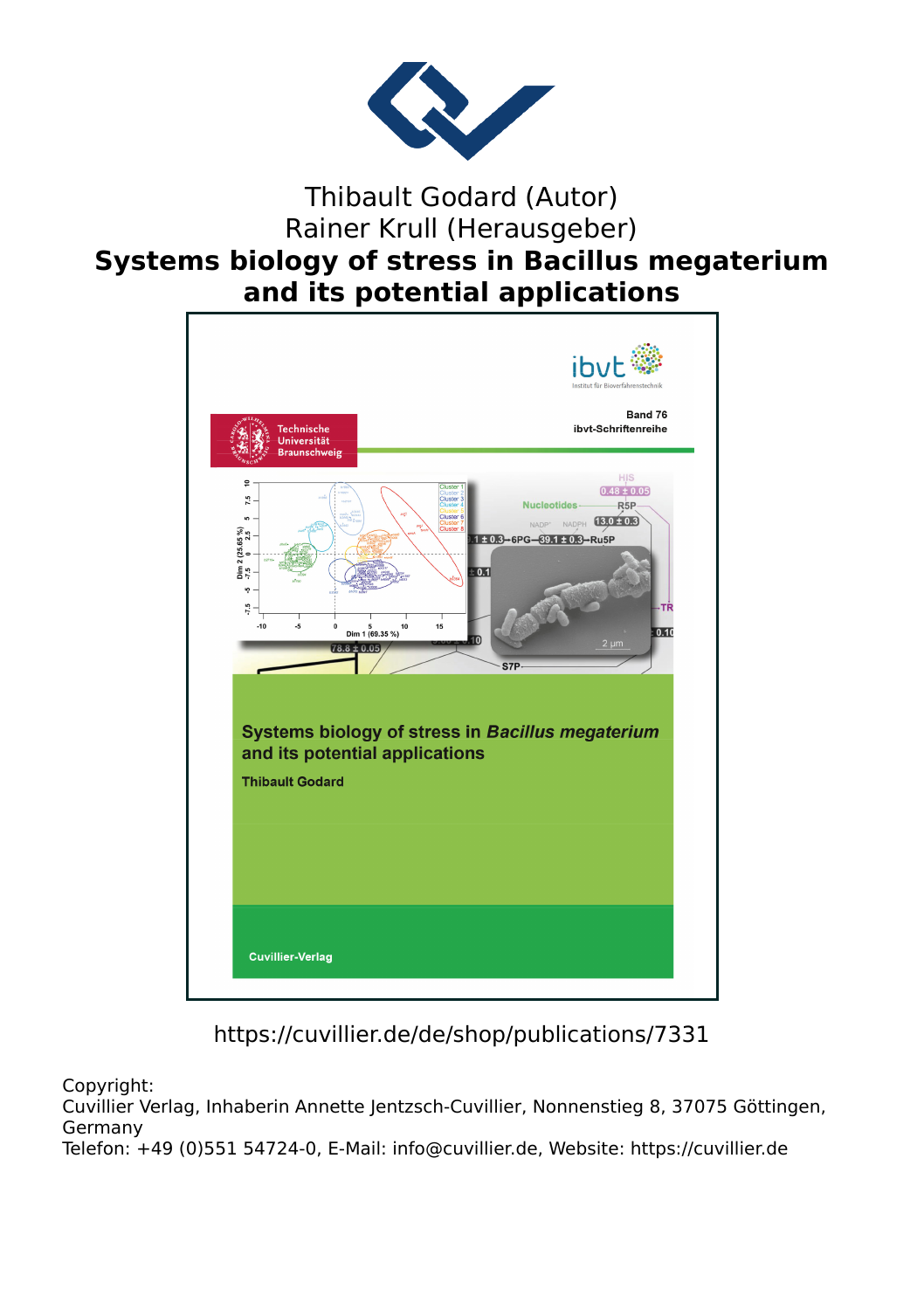## **Table of contents**

| 1                       |       |       |                                                                      |  |  |
|-------------------------|-------|-------|----------------------------------------------------------------------|--|--|
| $\overline{\mathbf{2}}$ |       |       |                                                                      |  |  |
| 2.1                     |       |       |                                                                      |  |  |
|                         |       | 2.1.1 |                                                                      |  |  |
|                         |       | 2.1.2 |                                                                      |  |  |
|                         |       | 2.1.3 |                                                                      |  |  |
|                         |       | 2.1.4 |                                                                      |  |  |
| 2.1.5                   |       |       |                                                                      |  |  |
|                         | 2.2   |       |                                                                      |  |  |
|                         |       | 2.2.1 |                                                                      |  |  |
|                         |       | 2.2.2 |                                                                      |  |  |
|                         |       | 2.2.3 |                                                                      |  |  |
|                         | 2.3   |       | Polyhydroxyalkanoates and their synthesis in Bacillus megaterium  29 |  |  |
|                         | 2.3.1 |       |                                                                      |  |  |
|                         | 2.3.2 |       |                                                                      |  |  |
| 3                       |       |       |                                                                      |  |  |
|                         | 3.1   |       |                                                                      |  |  |
|                         | 3.2   |       |                                                                      |  |  |
|                         | 3.3   |       |                                                                      |  |  |
|                         | 3.4   |       |                                                                      |  |  |
|                         |       | 3.4.1 |                                                                      |  |  |
|                         |       | 3.4.2 |                                                                      |  |  |
|                         | 3.5   |       |                                                                      |  |  |
|                         |       | 3.5.1 |                                                                      |  |  |

R

 $\overline{X}$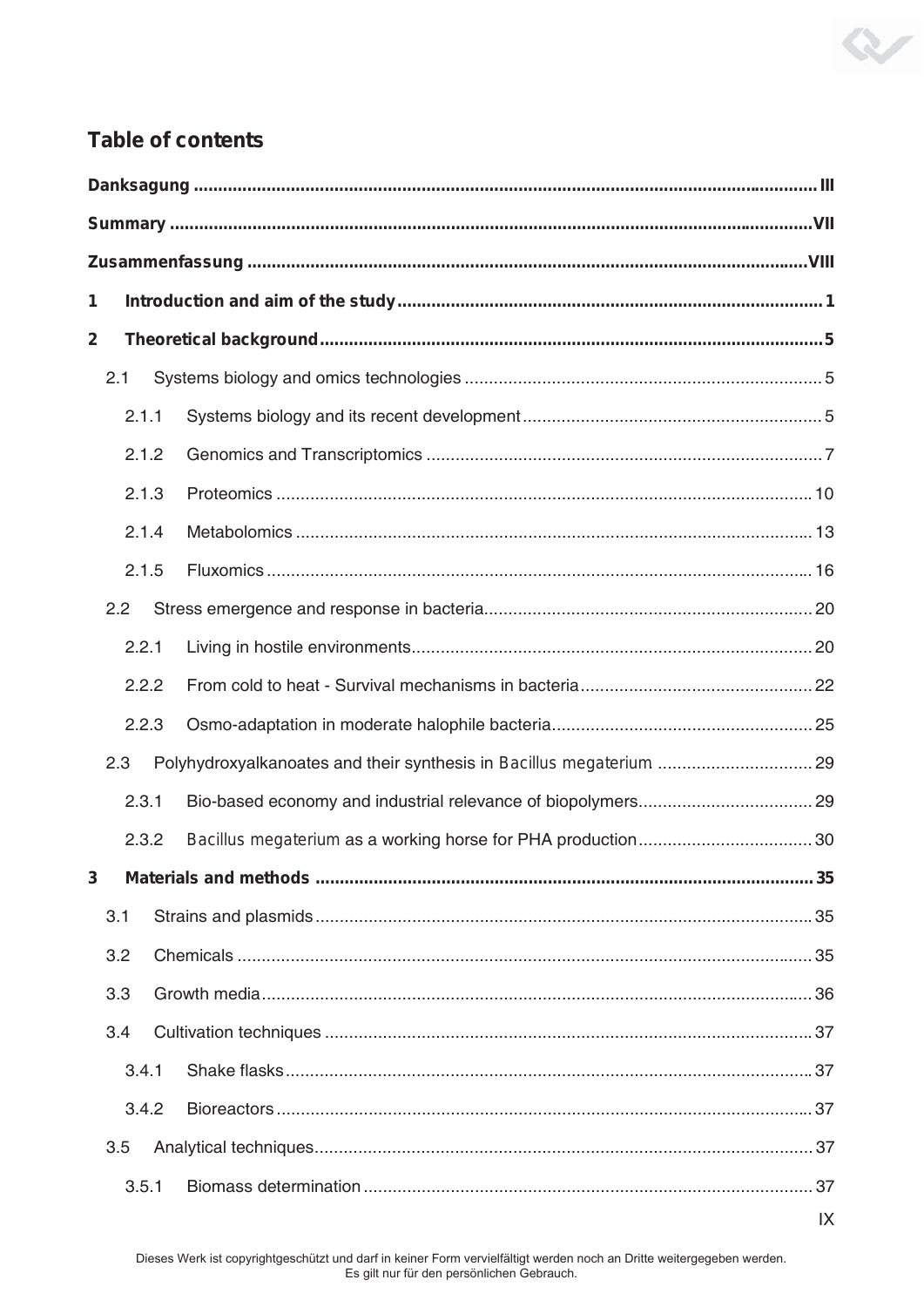